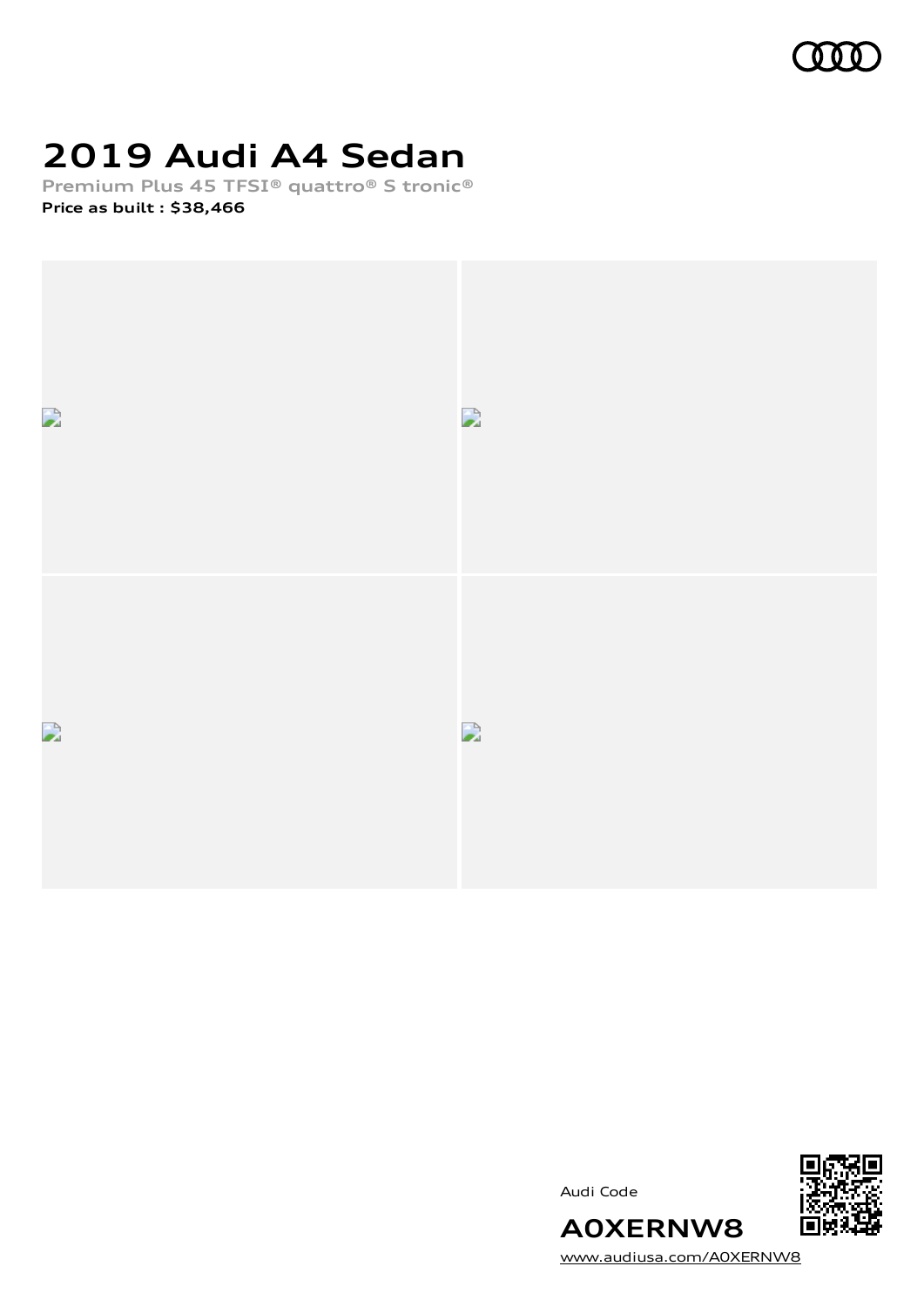### **Summary**

#### **Audi 2019 Audi A4 Sedan** Premium Plus 45 TFSI® quattro® S tronic®

**Price as buil[t](#page-8-0)** \$38,466

#### **Exterior colour**

Mythos Black metallic

#### D

#### **Further Information**

| Warranty        |              |
|-----------------|--------------|
|                 | N٥           |
| Mileage         | 17,859 miles |
|                 |              |
| Type of vehicle | Used car     |

#### **Interior colour**

| Black |
|-------|
| Black |
| Black |
| Black |
|       |

#### **Audi Code** A0XERNW8

**Your configuration on www.audiusa.com** [www.audiusa.com/A0XERNW8](https://www.audiusa.com/A0XERNW8)

**Commission number** 6660381d0a0e09b12794

#### **Technical Specifications**

Engine type 2.0-liter four-cylinder Displacement/Bore and 1,984/82.5 x 92.8 cc/mm stroke Torque 273 lb-ft@rpm Top track speed 130 mph mph Acceleration (0 - 60 mph) 5.6 seconds seconds Recommended fuel Premium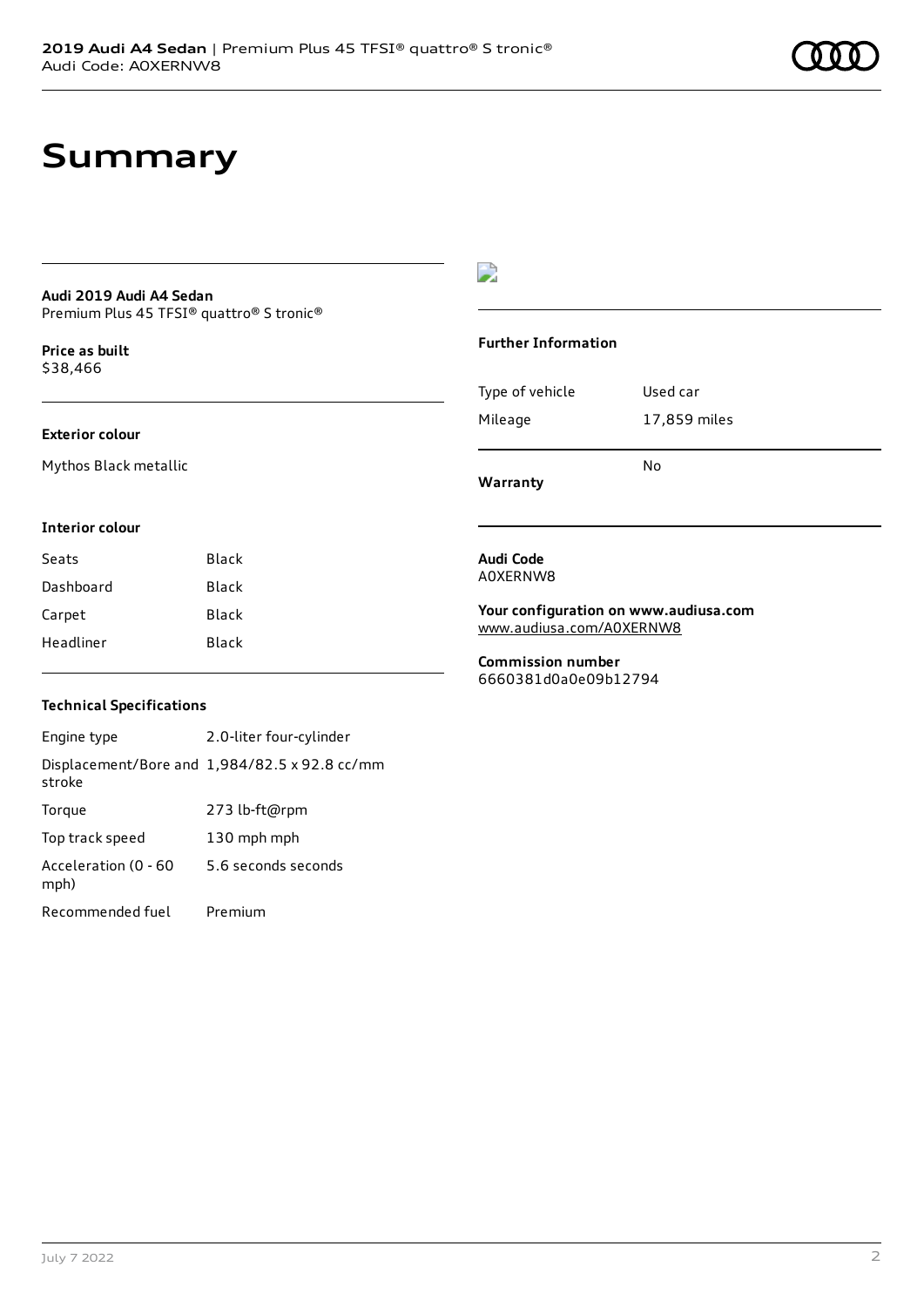

# **Standard features**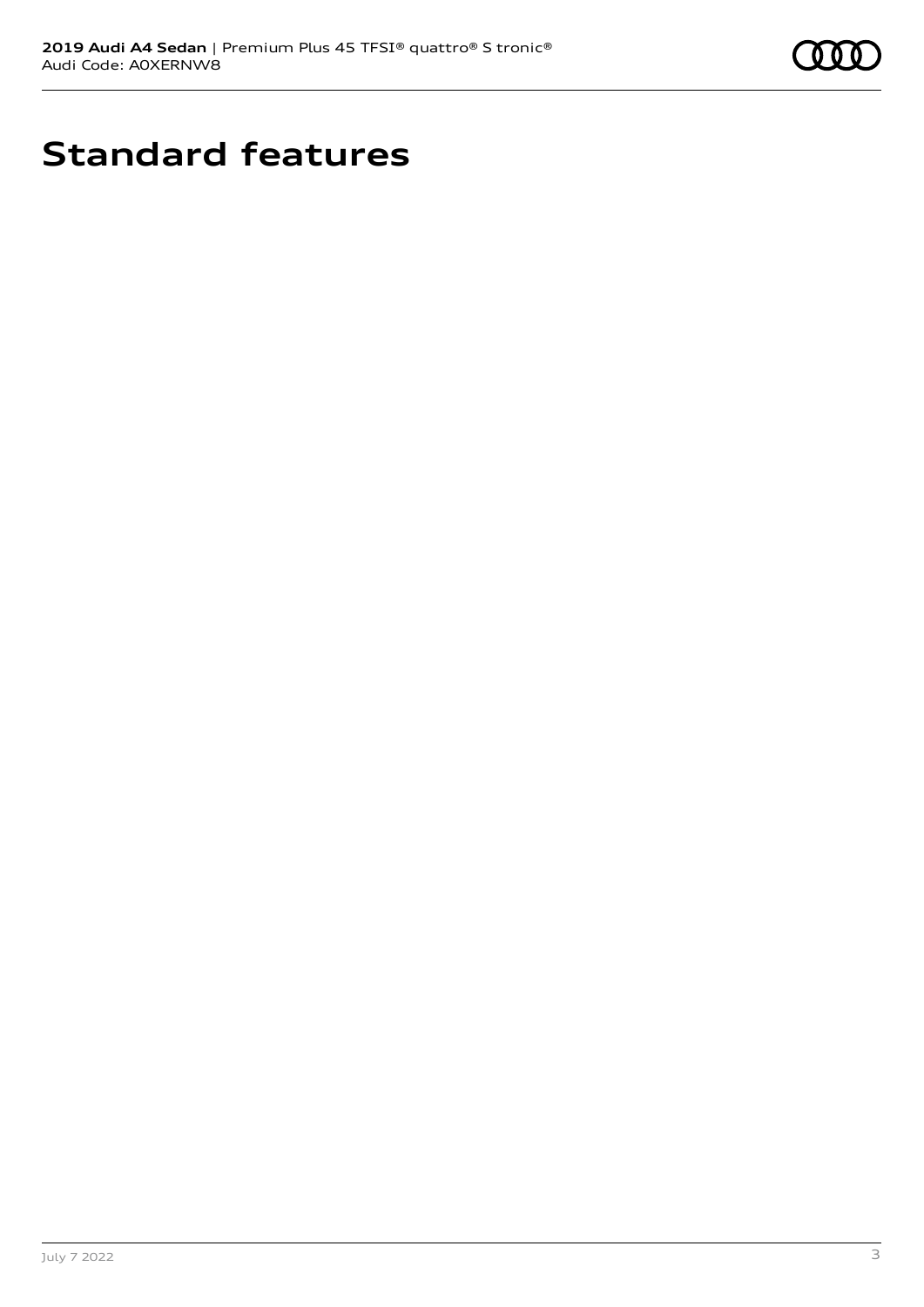## **Dealer remarks**

- 2019 Audi A4 2.0T Premium Plus quattro AUDI CERTIFIED, SERVICE RECORD AVAILABLE, FACTORY MAINTENANCE UP TO DATE, QUATTRO, BLUE TOOTH, REAR BACK UP CAMERA, SIRIUS SATELLITE STEREO, BLIND SPOT MONITOR, APPLE CAR PLAY, A4 2.0T Premium Plus quattro, quattro, 18 Wheel Package, Alarm System with Motion Sensor, All-Weather Floor Mats, Audi Advanced Key, Audi Connect PRIME & PLUS, Audi MMI Navigation Plus with MMI Touch, Audi Pre Sense Rear, Audi Side Assist with Rear Cross Traffic Assist, Audi Virtual Cockpit, Auto-Dimming Exterior Mirrors, Cold Weather Package, Convenience Package, Heated Rear Seats, Heated Steering Wheel, Leatherette Covered Center Console & Door Armrests, LED Headlights, Memory for Driver's Seat, Parking System Plus, Power Folding Exterior Mirrors, Premium Plus Package, SiriusXM Satellite Radio, Wheels: 18 10-Spoke-V Design.

Priced below KBB Fair Purchase Price! CARFAX One-Owner. Clean CARFAX. Certified. Audi Certified pre-owned Details:

- \* 300+ Point Inspection
- \* Roadside Assistance
- \* Transferable Warranty
- \* Vehicle History
- \* Warranty Deductible: \$0

\* Includes 24/7 Roadside Assistance emergency towing, collision, jump start, flat tire change, emergency fuel service, lock-out service, extrication service, Audi assist, CARFAX Vehicle History Report and SiriusXM satellite radio complimentary 90 day subscription. If Audi New Vehicle Limited Warranty (NVLW) coverage remains at time of CPO purchase, CPO Limited Warranty Coverage commences upon expiration of NVLW and continues until 5 years from vehicle's original in-service date with no mileage limitation. If NVLW coverage has expired at time of CPO purchase, CPO Limited Warranty coverage commences at time of purchase and continues for 12 months with no mileage limitation. Limited warranty is transferable between private parties.

\* Limited Warranty: 12 Month/Unlimited Mile beginning after new car warranty expires or from certified purchase date

Odometer is 5879 miles below market average! - Air Conditioning, Power Steering, Power Windows, Leather Shifter, Power Passenger Seat, Rear Air Conditioning, Phone, Tachometer, Digital Info Center, Homelink System, Tilt Steering Wheel, Steering Wheel Radio Controls, Moonroof, Keyless Entry, Security System, ABS Brakes, Traction Control, Dynamic Stability, Rear Defogger, Fog Lights, Intermittent Wipers, AM/FM, CD Player, Alloy Wheels, Wheels: 17 5-Arm Design, Heated Front Bucket Seats, Leather Seating Surfaces, Radio: Audi Sound System, 4-Wheel Disc Brakes, Front Bucket Seats, Front Center Armrest, Anti-whiplash front head restraints, Automatic temperature control, Brake assist, Bumpers: body-color, Delay-off headlights, Driver door bin, Driver vanity mirror, Dual front impact airbags, Dual front side impact airbags, Four wheel independent suspension, Front anti-roll bar, Front reading lights, Genuine wood console insert, Genuine wood dashboard insert, Genuine wood door panel insert, Heated door mirrors, Heated front seats, Illuminated entry, Knee airbag, Low tire pressure warning, Occupant sensing airbag, Outside temperature display, Overhead airbag, Overhead console, Passenger door bin, Passenger vanity mirror, Power door mirrors, Power driver seat, Radio data system, Rain sensing wipers, Rear anti-roll bar, Rear reading lights, Rear seat center armrest, Split folding rear seat, Telescoping steering wheel, Turn signal ind...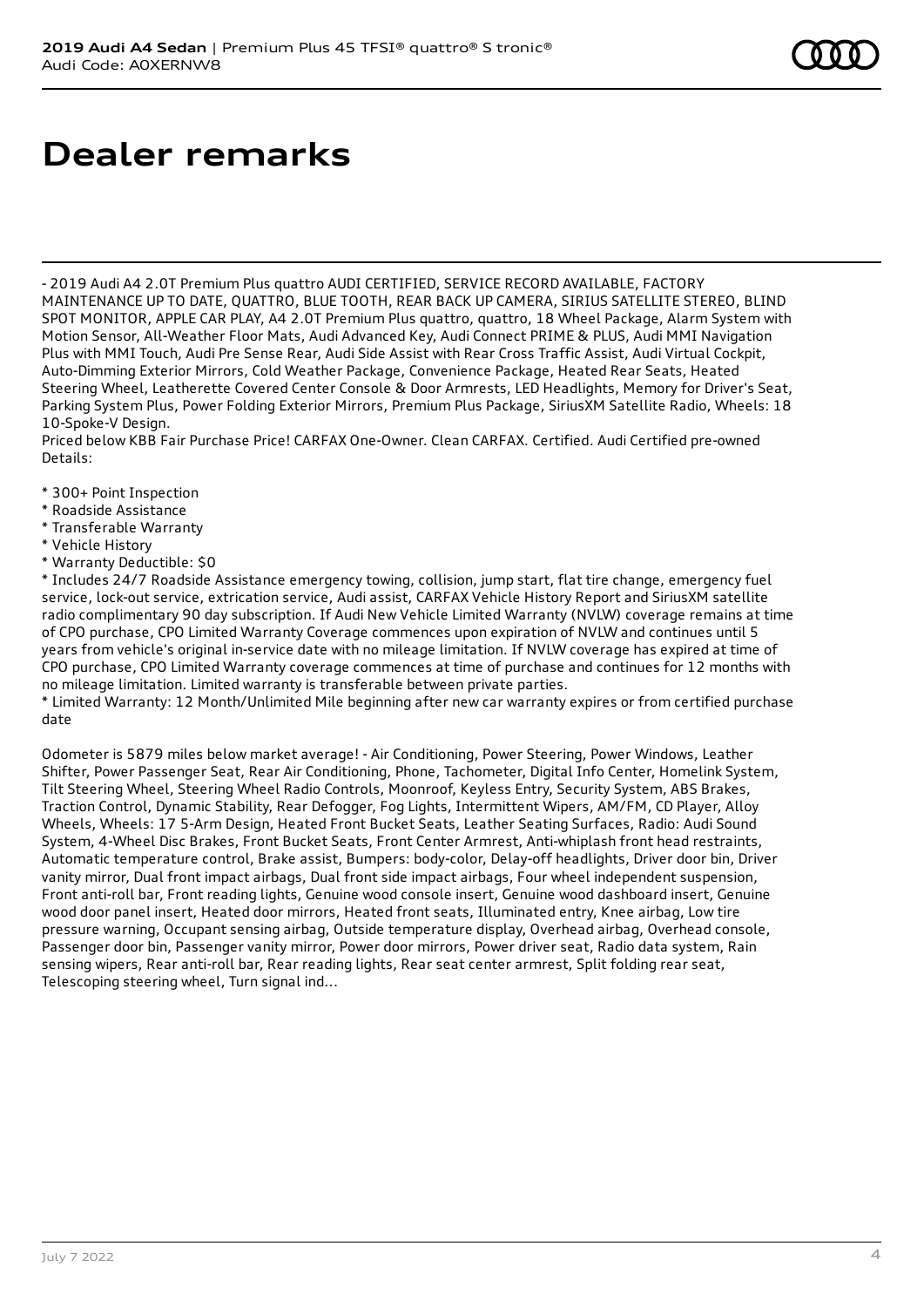### **Technical Specifications**

July 7 2022 5

### **Engineering | Performance**

**Electrical system**

Engine type 2.0-liter four-cylinder

Alternator 14 Volt - 110-150A Battery 12 Volt - 420A/70Ah

| Acceleration (0 - 60 5.6 seconds seconds<br>mph) |                                               |
|--------------------------------------------------|-----------------------------------------------|
| Power Level                                      | 45                                            |
| Engine block                                     | Cast-iron                                     |
| Induction/fuel injection Turbocharged/TFSI®      |                                               |
| Cylinder head                                    | Aluminum-alloy                                |
| Max. output ps/hp                                | 248 @ rpm                                     |
| stroke                                           | Displacement/Bore and 1,984/82.5 x 92.8 cc/mm |
| Top track speed                                  | 130 mph mph                                   |
| Torque                                           | 273 lb-ft@rpm                                 |
| Valvetrain                                       | 16 valve DOHC with Audi valvelift             |

#### **Transmission | Drivetrain**

| Gear ratios: 6th         | 0.508:1                                                                                                     |
|--------------------------|-------------------------------------------------------------------------------------------------------------|
| Gear ratios: Final Drive | 4.270:1                                                                                                     |
| Gear ratios: 7th         | 0.386:1                                                                                                     |
| Gear ratios: 4th         | 1.057:1                                                                                                     |
| Transmission             | Seven-speed S tronic <sup>®</sup> dual-clutch<br>transmission with quattro <sup>®</sup> all-<br>wheel drive |
| Gear ratios: 5th         | 0.738:1                                                                                                     |
| Gear ratios: 2nd         | 2.190:1                                                                                                     |
| Gear ratios: 3rd         | 1.517:1                                                                                                     |
| Gear ratios: Reverse     | 2.750:1                                                                                                     |
| Gear ratios: 1st         | 3.188:1                                                                                                     |

#### **Steering**

| Steering type                             | Electromechanical speed-sensitive<br>power steering system |
|-------------------------------------------|------------------------------------------------------------|
| Turning diameter, curb-38.1 ft<br>to-curb |                                                            |
| Steering ratio                            | 15.9:1                                                     |

#### **Suspension**

| Front axle | Five-link front independent steel<br>spring suspension |
|------------|--------------------------------------------------------|
| Rear axle  | Five-link rear independent steel<br>spring suspension  |

### **(1/2)**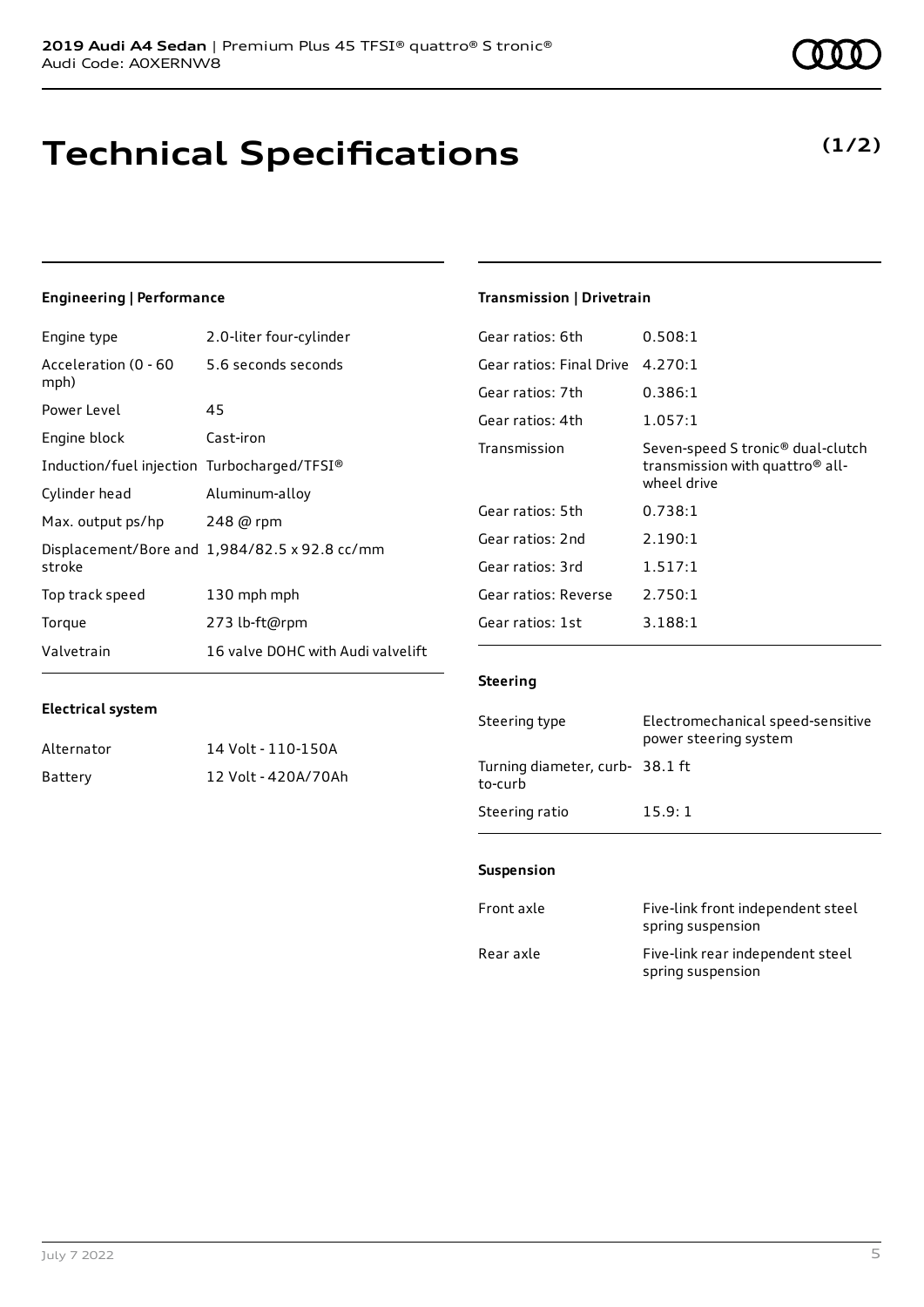# **Technical Specifications**

### **Brakes**

| Front brakes                                                                                                            | 13.3 (ventilated disc) in                 | Seating capacity                | 5         |
|-------------------------------------------------------------------------------------------------------------------------|-------------------------------------------|---------------------------------|-----------|
| Rear brakes                                                                                                             | 13.0 (ventilated disc) in                 | Shoulder room, rear             | 54.5 in   |
| Parking brake                                                                                                           | Electromechanical                         | Head room with front<br>sunroof | 38.9 in   |
|                                                                                                                         |                                           | Leg room, rear                  | 35.7 in   |
| <b>Body</b>                                                                                                             |                                           | Shoulder room, front            | 55.9 in   |
| Material<br>Lightweight construction<br>technology - multi-material body<br>construction (steel and aluminum            |                                           | Head room with rear<br>sunroof  | 37.4 in   |
| composition) and multistep anti-<br>corrosion protection<br>Multistep anti-corrosion protection<br>Corrosion protection |                                           | Leg room, front                 | $41.3$ in |
|                                                                                                                         | Cargo volume, rear<br>seatbacks up/folded | $13.0/-$ cu ft, cu ft           |           |
|                                                                                                                         |                                           |                                 |           |

**Interior measurements**

#### **Warranty | Maintenance**

| Warranty    | 4-Year/50,000 mile Audi New<br>Vehicle Limited Warranty                                  |
|-------------|------------------------------------------------------------------------------------------|
| Maintenance | 12-month/10.00 mile (whichever<br>occurs first) NO CHARGE first<br>scheduled maintenance |

#### **Exterior Measurements**

| Height                           | 56.2 in   |
|----------------------------------|-----------|
| Overall width without<br>mirrors | 72.5 in   |
| Length                           | 186.1 in  |
| Wheelbase                        | 111.0 in  |
| Drag coefficient                 | 0.27 Cw   |
| Overall width with<br>mirrors    | 79.6 in   |
| Track rear                       | $61.2$ in |
| Track front                      | 61.9 in   |
| Curb weight                      | 3,627 lb  |

### **(2/2)**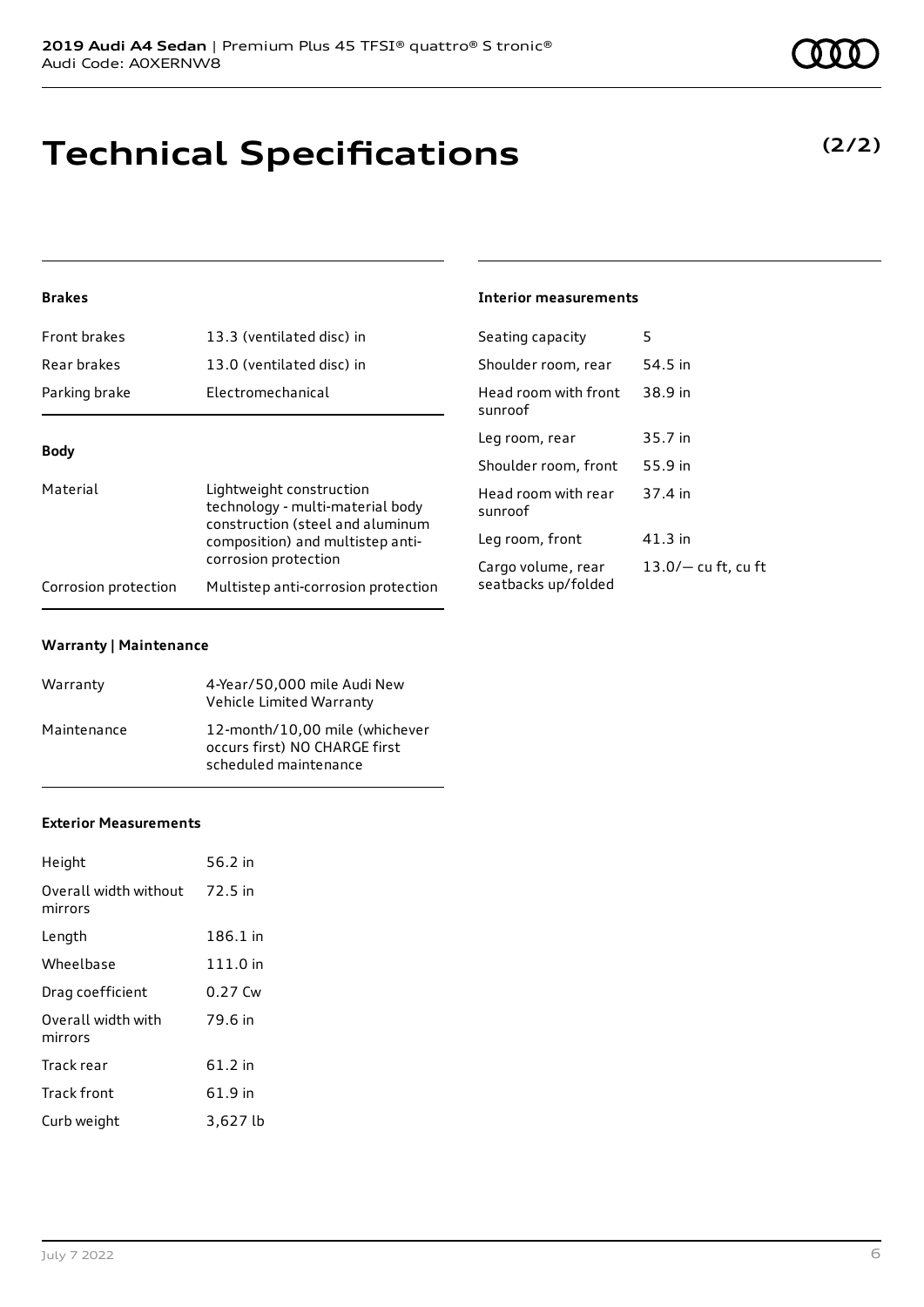### **Consumption- and emission**

**Consumption by NEDC**

combined 27 mpg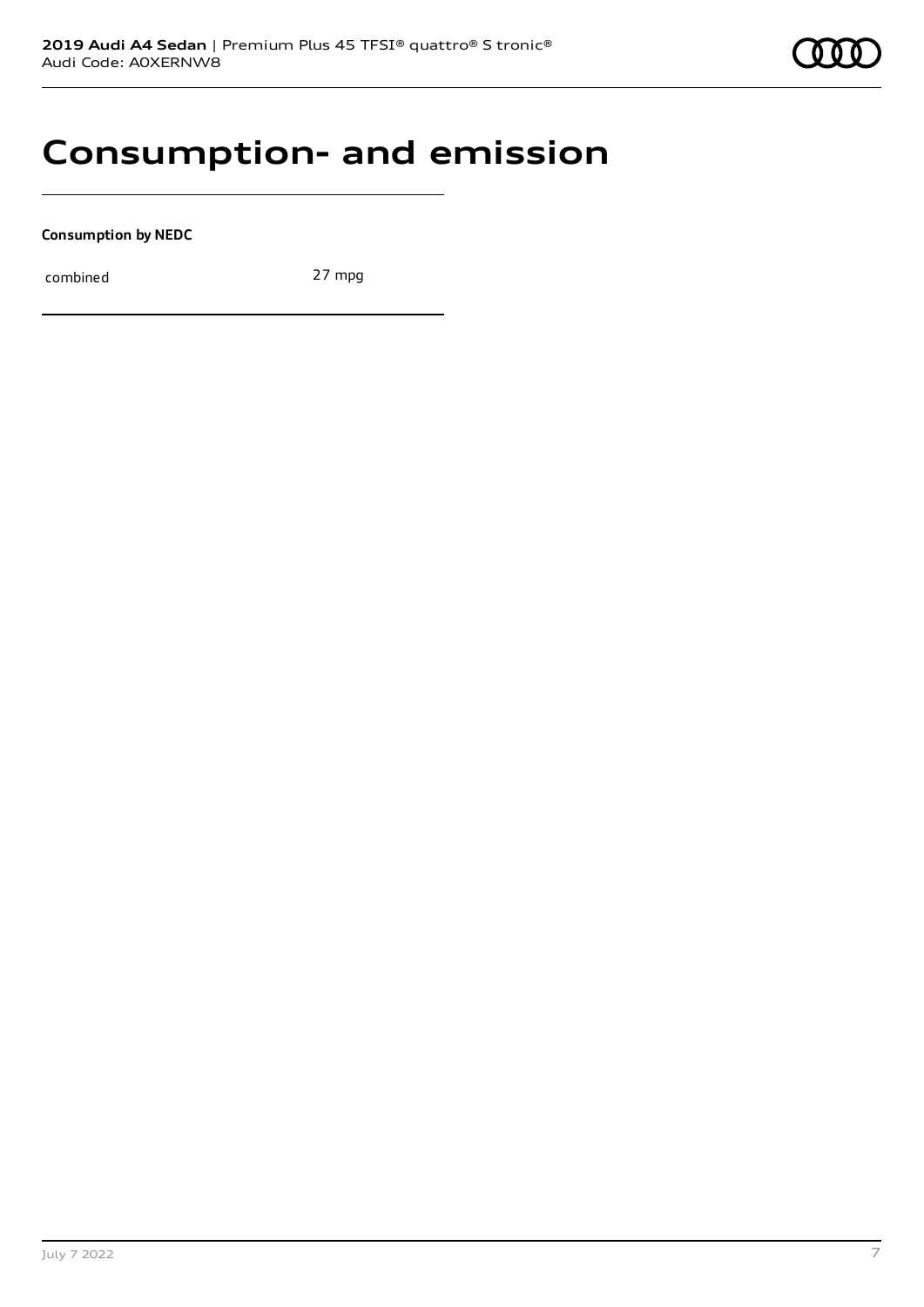### **Contact**

Dealer **Audi Eatontown**

95 Route 36 07724 Eatontown NJ

Phone: 7324838400 FAX: 7323892893

www: [https://www.audieatontownnj.com](https://www.audieatontownnj.com/)